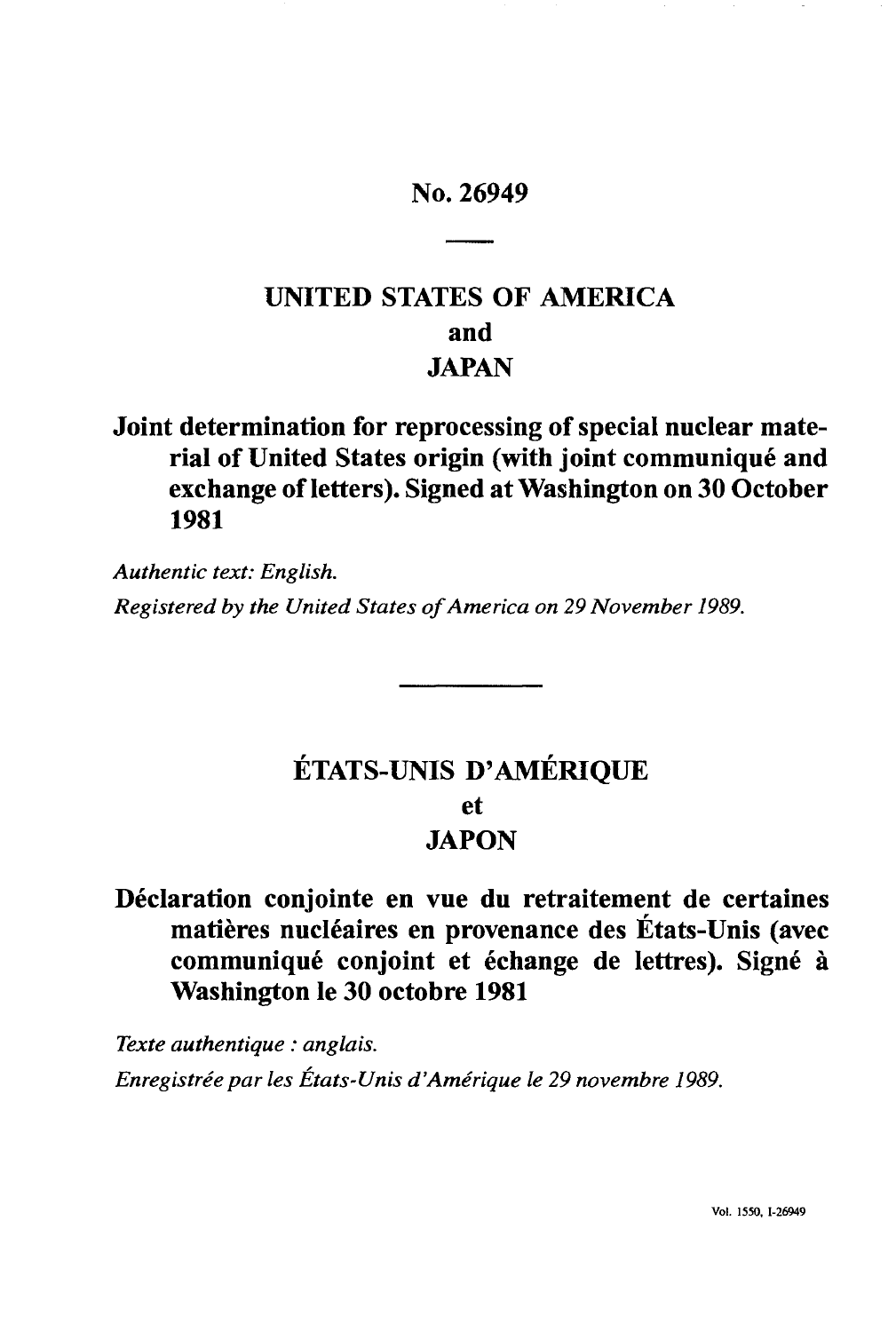## JOINT DETERMINATION1 FOR REPROCESSING OF SPECIAL NU CLEAR MATERIAL OF UNITED STATES ORIGIN

Bearing in mind the considerations set out in the Joint Communiqué of the Government of the United States of America and the Government of Japan issued on October 30, 1981, and Japan's continued adherence to the Treaty on the Non-Proliferation of Nuclear Weapons,2 providing, in particular, for the effective and efficient application of safeguards by the International Atomic Energy Agency;

The Government of the United States of America and the Government of Japan hereby jointly determine pursuant to Article VIII C of the Agreement for Coopera tion Between the Government of the United States of America and the Government of Japan Concerning Civil Uses of Atomic Energy of February 26, 1968,<sup>3</sup> as amended,4 that the provisions of Article XI of that Agreement may be effectively applied in respect of the reprocessing in the Tokai Reprocessing Facility during the period in which the Government of the United States of America and the Govern ment of Japan are working out the mutually acceptable arrangements referred to in Section V, Paragraph 2 of the Joint Communique of this date of irradiated fuel elements containing fuel material received from the United States in amounts up to the design capacity of the Facility.

It is the intention of the respective Governments that, by not later than the date referred to in Section V, Paragraph 2 of the Joint Communique of this date, this Joint Determination be subsumed or replaced by the arrangements foreseen in the abovementioned Joint Communiqué to assure the uninterrupted operation of the Tokai Facility.

October 30, 1981

For the Government<br>United States of America:<br>The Form the Government<br>of Japan: of the United States of America:  $[Signed - Sign\epsilon]^5$  [Signed - Signé]<sup>6</sup>

 $\epsilon$ 

Vol. 1550, 1-26949

<sup>&#</sup>x27; Came into force on 30 October 1981 by signature. 2 United Nations, *Treaty Series,* vol. 729, p. 161.

*<sup>1</sup> Ibid., vol.* 683, p. 179. <sup>4</sup>*Ibid.,* vol. 836, p. 315, and vol. 937, p. 303.

<sup>&</sup>lt;sup>3</sup> Ibid., vol. 683, p. 179.<br><sup>4</sup> Ibid., vol. 836, p. 315, and vol. 937, p. 303.<br><sup>5</sup> Signed by Richard T. Kennedy — Signé par Richard T. Kennedy.<br><sup>6</sup> Signed by Yoshio Okawara — Signé par Yoshio Okawara.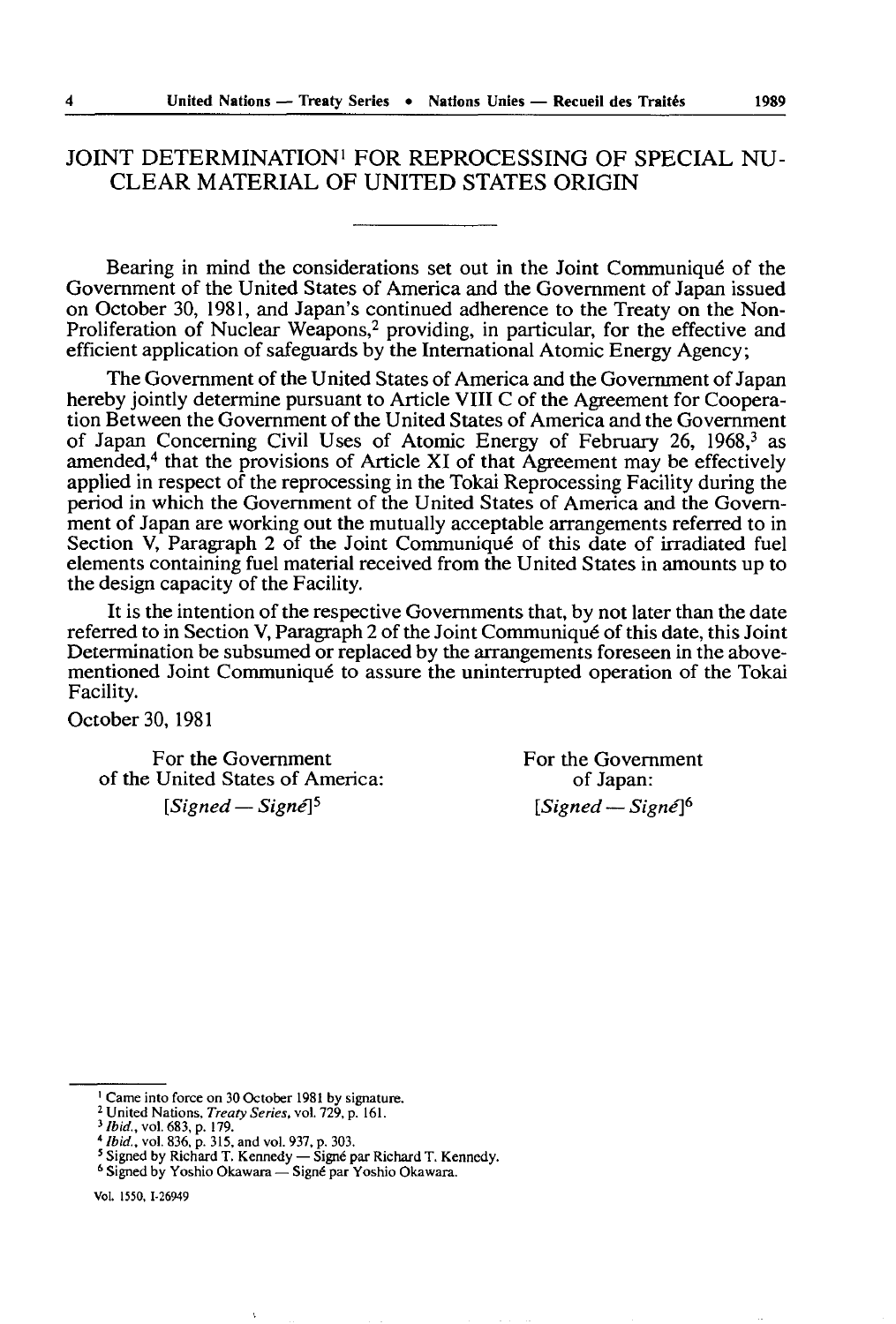### JOINT COMMUNIQU

October 30, 1981

## I

In paragraph 14 of their Joint Communique of May 8, 1981, President Reagan and Prime Minister Suzuki stated that they, "... in recognition of vital importance of preventing nuclear weapons proliferation, reaffirmed the need to continue to pro mote international efforts to this end. They shared the view, on the other hand, that the role of nuclear energy ought to be further expanded under appropriate safe guards to meet the increasing energy needs of the world and that the United States and Japan have special responsibility to cooperate further in promoting the peaceful uses of nuclear energy. In this connection, the President endorsed the view of the Prime Minister that reprocessing is of particular importance to Japan. The President and the Prime Minister thus agreed that the two Governments should promptly start consultations with a view to working out a permanent solution at an early date on such pending issues as the continued operation of the Tokai Reprocessing Facility and the construction of an additional reprocessing plant in Japan."

#### II

With this in mind, representatives of the two Governments held discussions concerning the operation of the Tokai Reprocessing Facility (hereinafter referred to as "the Tokai Facility") in accordance with the Agreement for Cooperation Between the Government of the United States of America and the Government of Japan Concerning Civil Uses of Atomic Energy of February 26,1968, as amended (herein after referred to as "the Agreement for Cooperation"), and other matters of mutual concern.

#### III

1. The Government of the United States and the Government of Japan recog nize the importance of the peaceful uses of nuclear energy to their energy security and economic development and intend to continue to cooperate fully in this regard.

2. The Government of the United States fully recognizes the particular signifi cance of reprocessing to Japan and in that connection understands the importance Japan attaches to the continued operation of the Tokai Facility and to the construc tion of a scheduled additional reprocessing facility.

3. On its part, the Government of Japan welcomes the position of the Govern ment of the United States as expressed in President Reagan's statement of July 16, 1981, that the United States will "... not inhibit or set back civil reprocessing and breeder reactor development abroad in nations with advanced nuclear power pro grams where it does not constitute a proliferation risk."

4. The two Governments intend to take into account the results and findings of the International Nuclear Fuel Cycle Evaluation in promoting the peaceful uses of nuclear energy in their respective countries, in cooperating with each other in the field of the utilization of nuclear energy, and in preventing proliferation of nuclear explosives.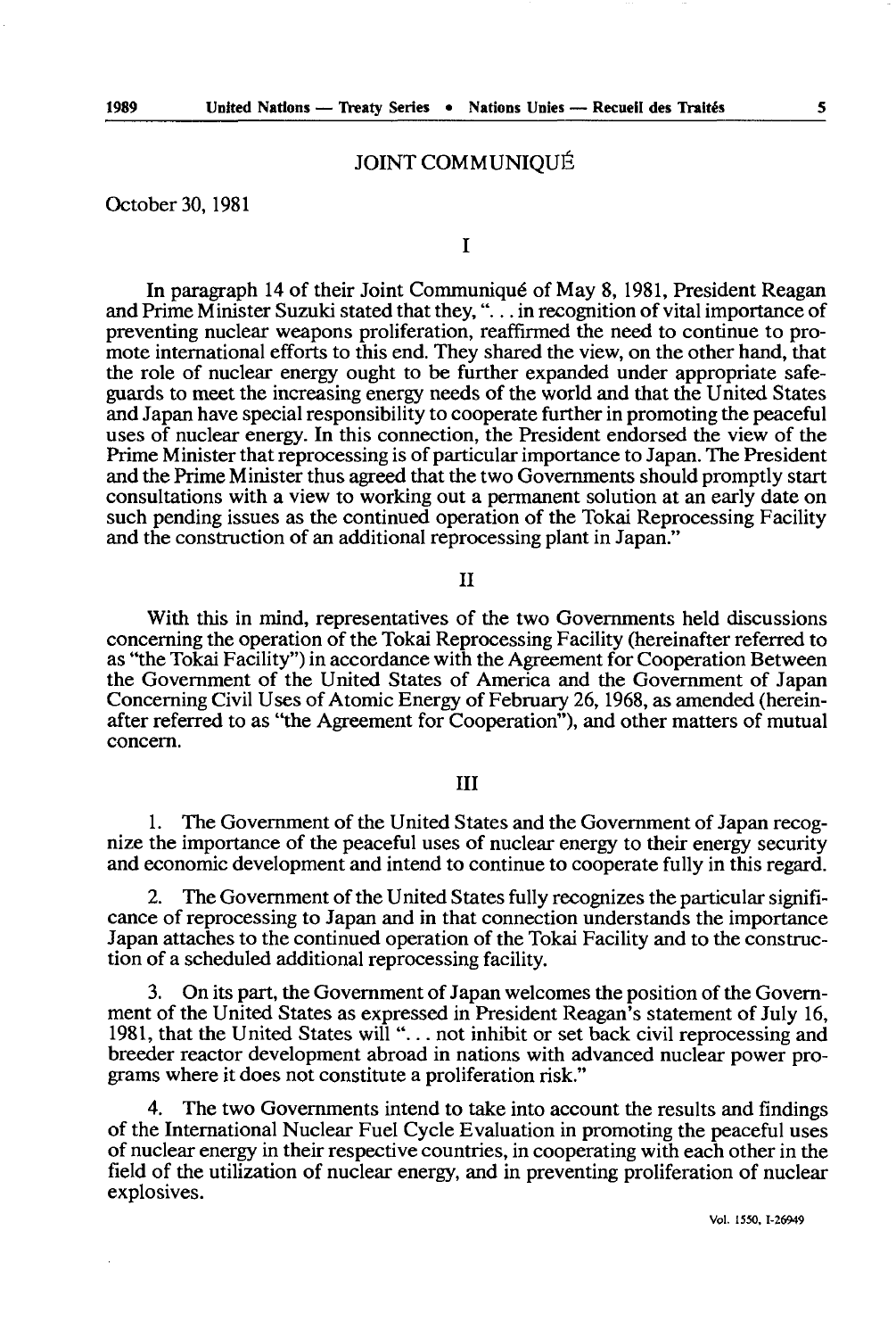5. In this context, the Government of the United States highly appreciates Japan's strong nuclear non-proliferation policies, including its continued adherence to the Treaty on the Non-Proliferation of Nuclear Weapons and Japan's significant contributions to various international efforts to prevent the proliferation of nuclear explosives.

6. The Government of the United States also appreciates the special effforts made by Japan to date in cooperation with the International Atomic Energy Agency (IAEA) to improve the application of safeguards at the Tokai Facility. These efforts have provided valuable experience in the application of safefuards at reprocessing facilities.

7. The two Governments attach great importance to the effective application of safeguards to plutonium separated at reprocessing facilities. They therefore reaf firm their determination to cooperate with the IAEA in improving IAEA safeguards activities. They further intend to continue to cooperate with each other and with other interested countries through their respective programs of technical support to the IAEA.

8. In that connection, the Government of Japan is prepared to encourage the design of reprocessing, plutonium conversion, fabrication and storage facilities in Japan so as to facilitate the effective and efficient application of IAEA safeguards. The Government of Japan is prepared to cooperate with the IAEA to promote this objective.

9. The two Governments intend to work toward the establishment of effective institutional arrangements for the prevention of nuclear explosives proliferation, such as an international plutonium storage system.

10. In the context of working out long term arrangements for the reprocessing of irradiated fuel elements containing fuel material received from the United States and as part of their joint efforts to improve safeguards, the Government of Japan intends to exchange views, as appropriate, with the Government of the United States with regard to the scheduled additional reprocessing facility.

11. Japan intends to continue to carry out research and development activities relevant to recycling of plutonium in its light water reactors, giving due consider ation to the need to minimize proliferation risks associated with widespread pluto nium use.

#### IV

1. It is planned that the Tokai Facility will reprocess irradiated fuel elements containing fuel material received from the United States up to the design capacity of the said Facility, which is 210 tonnes of fuel material per year.

2. The guidelines for the operation of the Tokai Facility, which will be oper ated in accordance with the laws and regulations of Japan, are as follows:

A. As stated in a separate letter, the Government of Japan is prepared to continue to afford the IAEA full opportunity to apply safeguards effectively and effi ciently at the Tokai Facility, including continuous inspection in accordance with the JAPAN-IAEA Safeguards Agreement, and to continue to improve safeguards implementation, where feasible.

Vol. 1550, 1-26949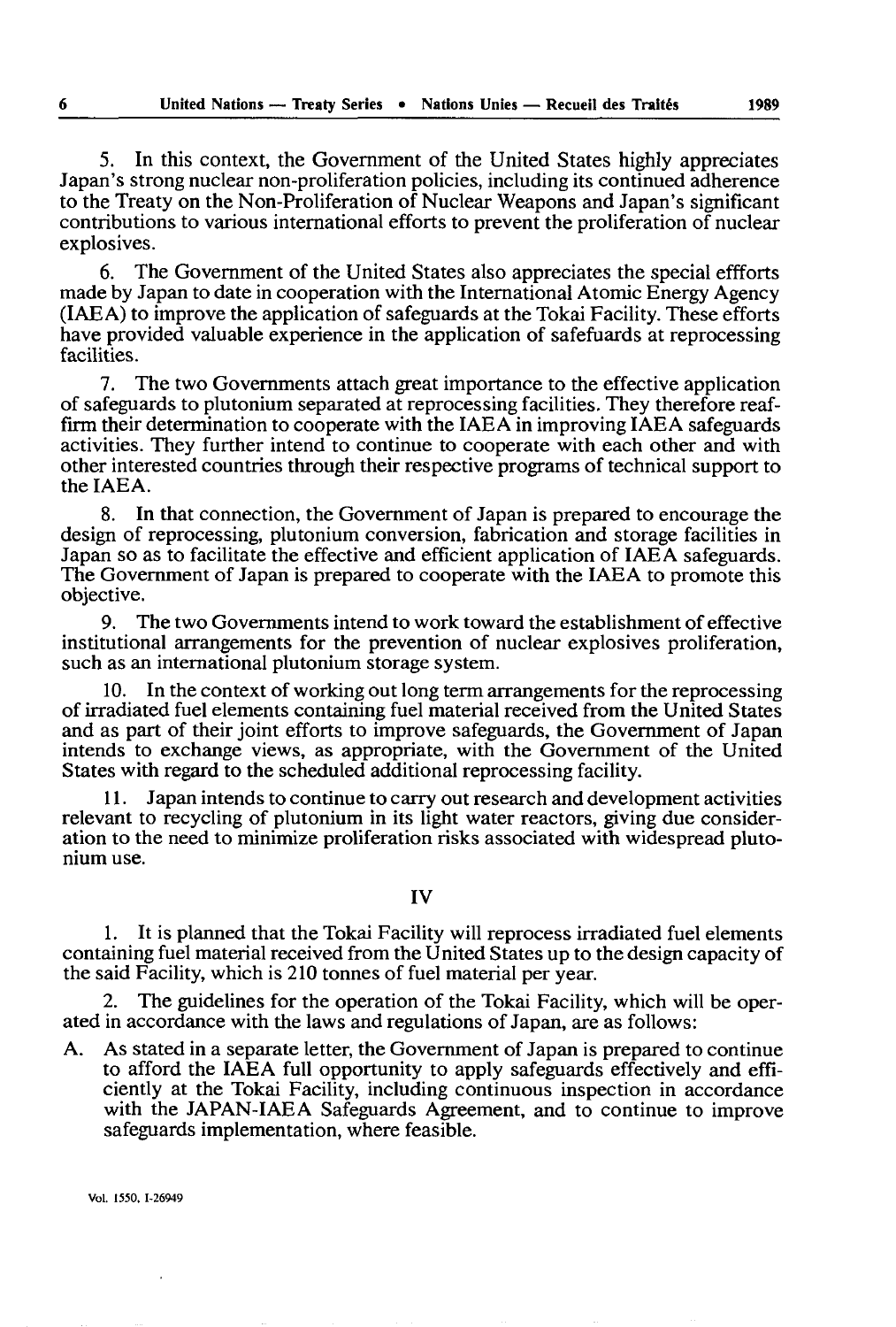B. The plutonium separated in the Tokai Facility will be co-converted in the pluto nium conversion facility at Tokai to a mixed oxide product using the highest practical uranium to plutonium ratio in the light, in particular, of the require ments of Japan's nuclear research and development programs. Japan intends to use the mixed oxide product obtained from fuel material covered by the Joint Determination of October 30, 1981 and previous Joint Determinations for Ja pan's fast breeder and advanced reactor research and development programs.

#### V

1. The two Governments reaffirm that they should continue to consult on a regular basis, or at the request of either of them, on any matters related to the Agreement for Cooperation.

2. With a view to achieving the "permanent solution" foreseen by President Reagan and Prime Minister Suzuki in their Joint Communique cited earlier, the two Governments intend to work out, at the earliest possible date and in any event not later than December 31, 1984, mutually acceptable arrangements whereby the pro visions of the Agreement for Cooperation will be implemented on a long-term, pre dictable and reliable basis, and in a manner that will further facilitate the peaceful uses of nuclear energy in the respective countries.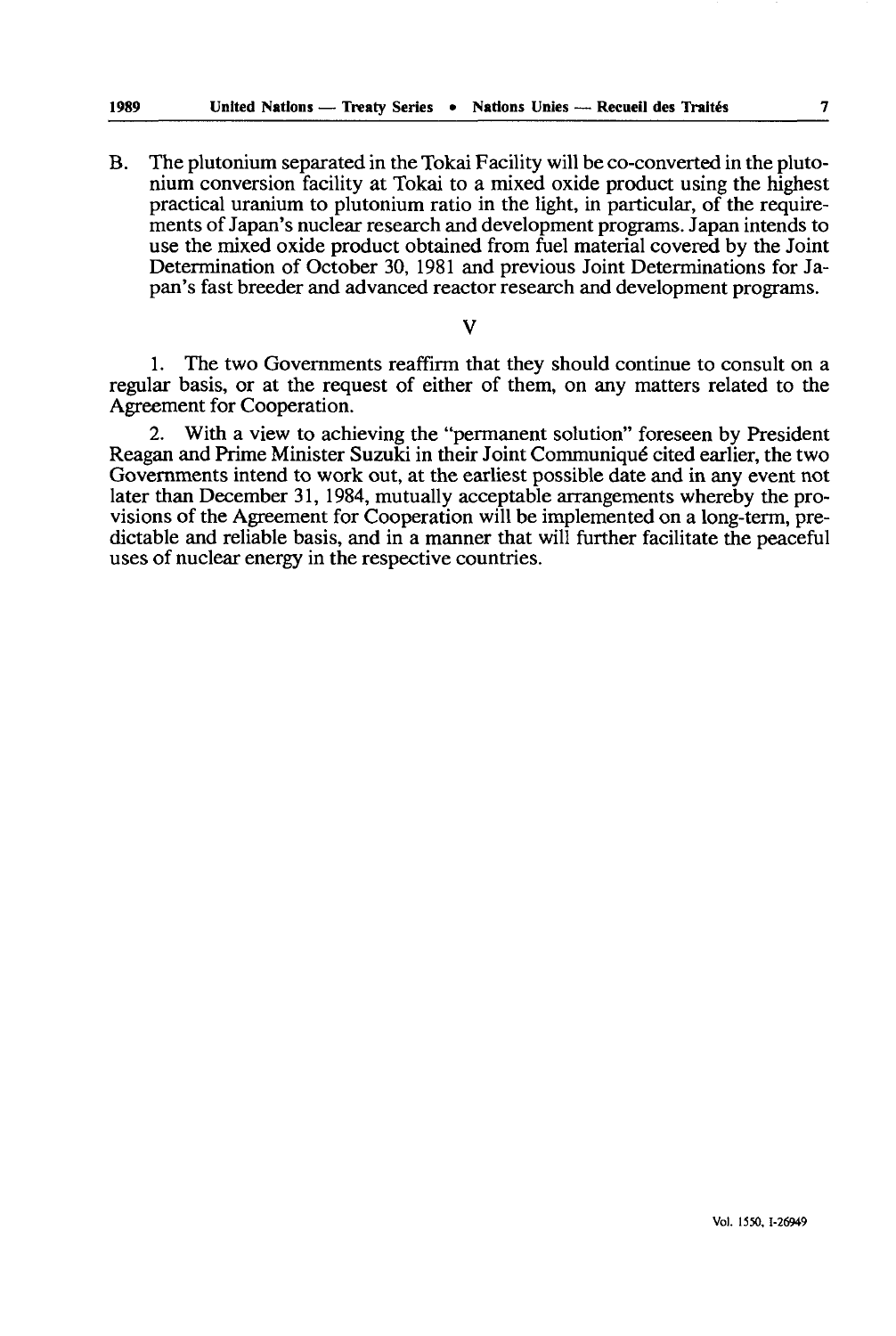#### EXCHANGE OF LETTERS

I

## EMBASSY OF JAPAN WASHINGTON, D.C.

October 30, 1981

Dear Mr. Marshall:

With reference to Section IV. 2 A. of the Joint Communique of the Government of Japan and the Government of the United States issued today, I am pleased to convey to you the following:

Recognizing the great importance the two Governments place on the effective and efficient application of IAEA safeguards at nuclear facilities in general and at reprocessing facilities in particular, the Government of Japan intends:

1. To continue to support improvements in safeguards effectiveness at the Tokai Reprocessing Facility through follow-up work to the TASTEX (Tokai Ad vanced Safeguards Technology Exercise) program on those elements which were considered to be promising at the fifth meeting of the TASTEX Steering Committee in Tokyo; and to continue to support the IAEA in other research and development activities for the improvement of IAEA safeguards, including those relating to ship ping containers, identification of stored spent fuel assemblies and systematic safe guards approaches for reprocessing facilities;

2. To continue to cooperate with the IAEA in incorporating, in accordance with the procedures set out in the JAPAN-IAEA Safeguards Agreement and through, among other means, the Japanese technical support program to the IAEA, into the existing safeguards measures at the Tokai Reprocessing Facility, the results of research and development activities, including those of the TASTEX program and those elements of any follow-up work to the TASTEX program which are iden tified by the IAEA for improving the effectiveness of safeguards at the Tokai Re processing Facility;

To continue to cooperate with the IAEA in facilitating and improving the effective application of safeguards at the Tokai Reprocessing Facility; and

4. To continue to cooperate with the IAEA in facilitating the application of safeguards at the co-conversion facility now under construction.

The Government of Japan understands that the Government of the United States appreciates Japan's excellent record on continuous efforts in this area and the close working relationship which it shares with the Government of Japan in this work. The Government of Japan understands the continued interest of the Govern ment of the United States in cooperating with the Government of Japan on the occasion of consultations between the Government of Japan and the IAEA for the improvement of the application of safeguards, and through their respective technical support programs to the IAEA.